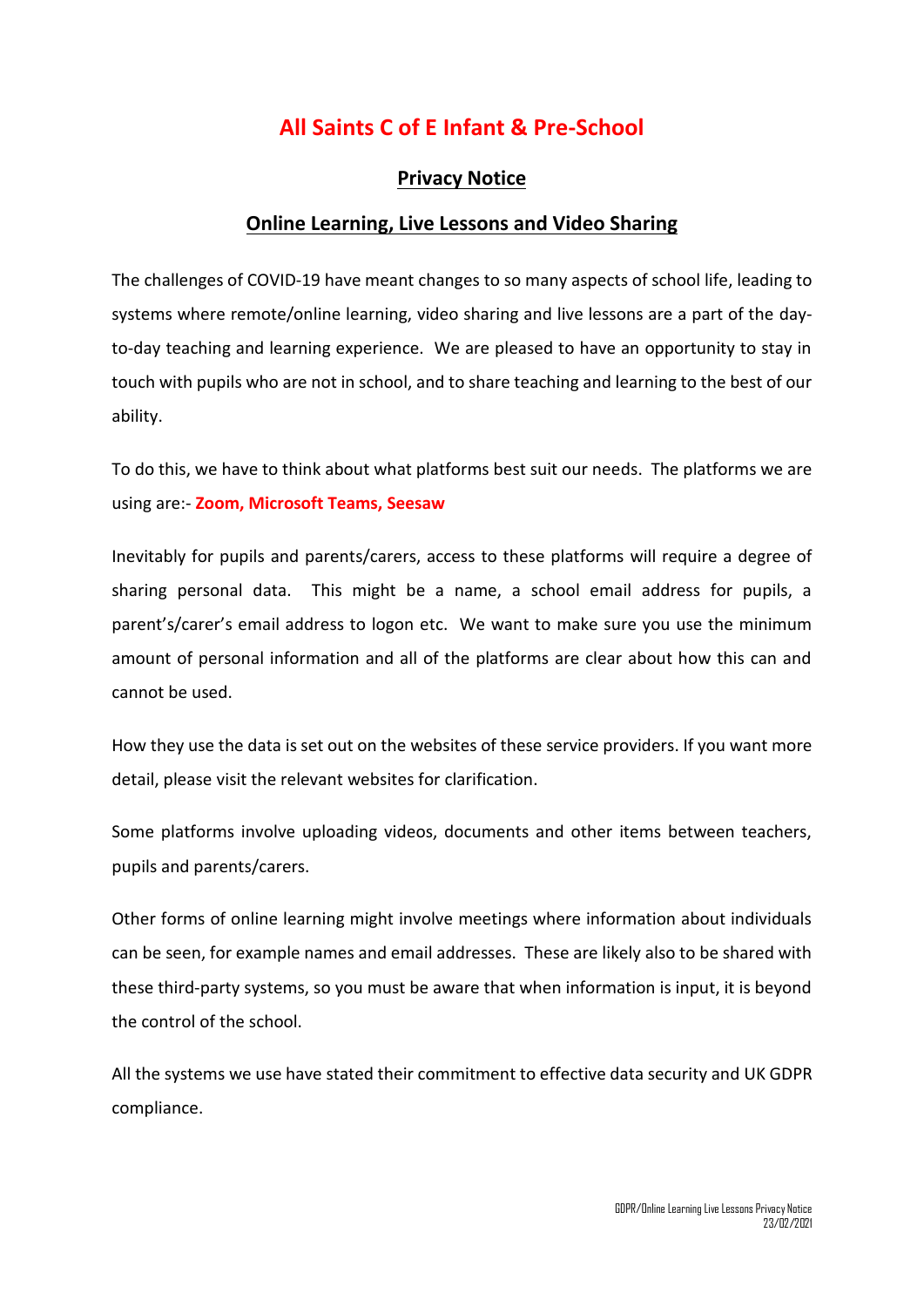When any parent/carer or pupil is uploading material, whether video, photo or a document, you must be aware of the platform you are uploading it to and the fact this is stored outside of the school setting.

#### **Safe practice**

**It will be exceptional practice to record any remote/online learning sessions. If this is necessary, notice will be given at the start of the session and the reason why. Any pupil or parent who wishes not to take part will be free to leave the session at that point.**

Please see the protocol for online/remote live teaching and learning. This sets out expectations about how sessions will be managed when live sessions are being used.

#### **The General Data Protection Regulations (UK GDPR)**

The General Data Protection Regulations (UK GDPR) provide a framework of Articles about the use of personal data. We have included a cross reference to the relevant Articles in the information below.

The use of your/your child's information for these purposes is lawful for the following reasons:

• We are under a legal obligation to collect the information or the information is necessary for us to meet legal requirements, such as our duty to provide online learning. (Article 6, 1c)

• It is necessary for us to hold and use the information for the purposes of providing schooling and so we can look after our pupils. This function is in the public interest because everybody needs to have an education. (Article 6, 1e)

• Sometimes we need permission to use certain information. In these circumstances, we will ask you/your child, for permission. (Article 6, 1a)

• If you give your consent, you may change your mind at any time.